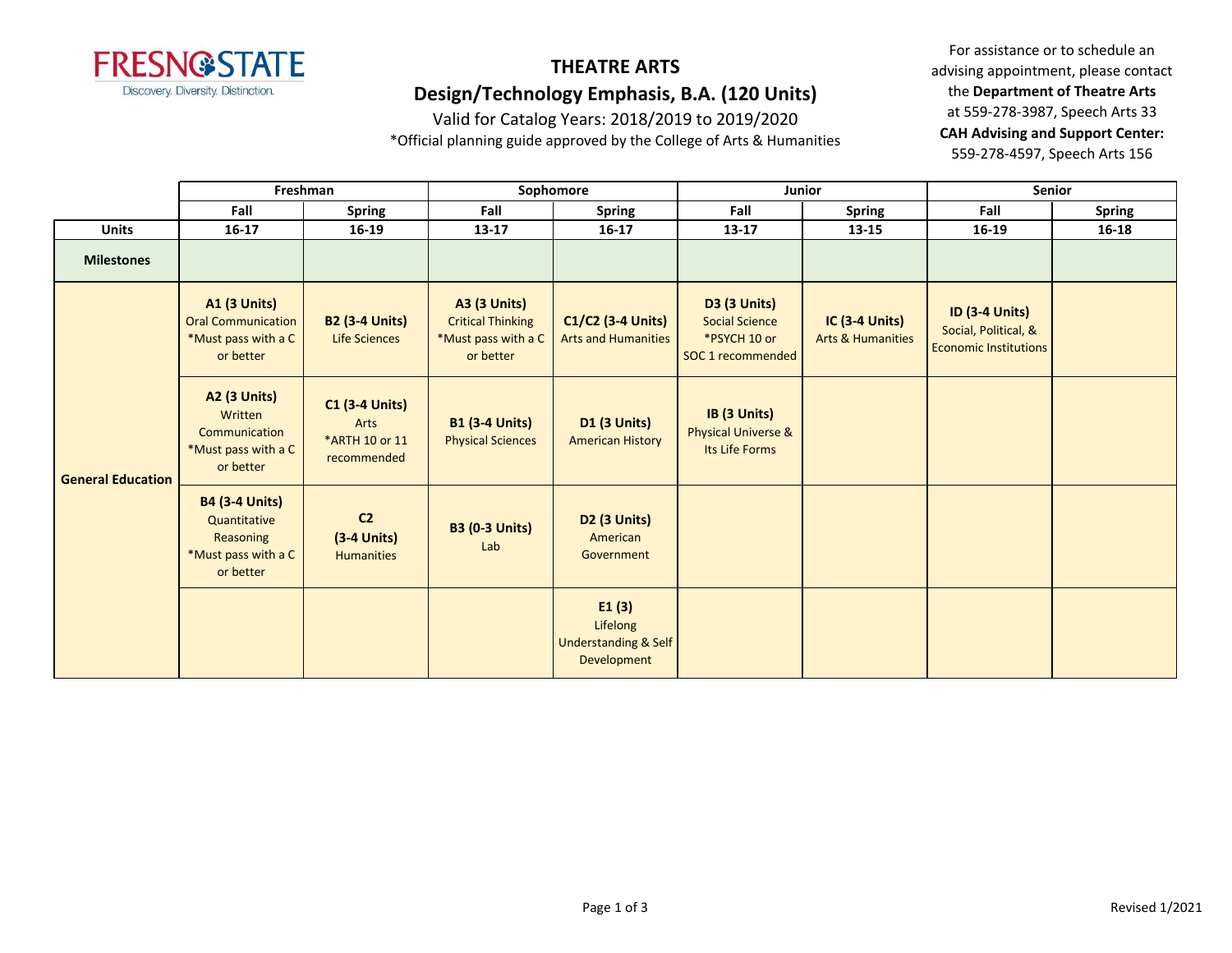

Valid for Catalog Years: 2018/2019 to 2019/2020

\*Official planning guide approved by the College of Arts & Humanities

|                                        |                                      | Freshman<br>Sophomore<br><b>Junior</b>                                                                            |                                                                                                      | <b>Senior</b>                        |                                                                                                                         |                                                                                                                   |                                                                                                                |                                                                                                                 |
|----------------------------------------|--------------------------------------|-------------------------------------------------------------------------------------------------------------------|------------------------------------------------------------------------------------------------------|--------------------------------------|-------------------------------------------------------------------------------------------------------------------------|-------------------------------------------------------------------------------------------------------------------|----------------------------------------------------------------------------------------------------------------|-----------------------------------------------------------------------------------------------------------------|
|                                        | Fall                                 | <b>Spring</b>                                                                                                     | Fall                                                                                                 | <b>Spring</b>                        | Fall                                                                                                                    | <b>Spring</b>                                                                                                     | Fall                                                                                                           | <b>Spring</b>                                                                                                   |
| <b>Units</b>                           | $16 - 17$                            | 16-19                                                                                                             | 13-17                                                                                                | $16 - 17$                            | $13 - 17$                                                                                                               | 13-15                                                                                                             | 16-19                                                                                                          | 16-18                                                                                                           |
|                                        | <b>DRAMA 10</b><br>(3 Units)         | DRAMA 155, 157,<br>180B, 181B, or<br>182B<br>(3 Units)<br>*See course catalog<br>for prerequisite<br>requirements | <b>DRAMA 33</b><br>(3 Units)                                                                         | DRAMA 110<br>(3 Units)               | <b>DRAMA 139</b><br>(3 Units)<br>[Pre-Req: DRAMA 33]                                                                    | DRAMA 155, 157,<br>180B, 181B, or<br>182B<br>(3 Units)<br>*See course catalog<br>for prerequisite<br>requirements | <b>DRAMA 41, 134A,</b><br>134B, or 157<br>(3 Units)<br>*See course catalog<br>for prerequisite<br>requirements | DRAMA 186<br>(3 Units)<br>[Pre-Req: DRAMA<br>163]                                                               |
| <b>Major</b>                           | <b>DRAMA 34</b><br>(3 Units)         | DRAMA 134B,<br>180A, or 182A<br>(3 Units)<br>*See course catalog<br>for prerequisite<br>requirements              | DRAMA 134B,<br>180A, or 182A<br>(3 Units)<br>*See course catalog<br>for prerequisite<br>requirements | <b>DRAMA 15 or 115</b><br>$(1$ Unit) | DRAMA 134B,<br>180A, or 182A<br>(3 Units)<br>*See course catalog<br>for prerequisite<br>requirements                    | <b>DRAMA 163</b><br>(3 Units)<br>[Pre-Req: GE<br>Foundation &<br>Breadth Area C]                                  | <b>DRAMA 185</b><br>$(3$ Units)                                                                                | Approved<br><b>Electives</b><br>(3 Units)<br>*Except DRAMA<br>15/115 and 89/189;<br>see advisor for<br>approval |
|                                        | <b>DRAMA 15 or 115</b><br>$(1$ Unit) | <b>DRAMA 15 or 115</b><br>$(1$ Unit)                                                                              | <b>DRAMA 15 or 115</b><br>$(1$ Unit)                                                                 |                                      | <b>DRAMA 15 or 115</b><br>$(1$ Unit)                                                                                    | <b>DRAMA 15 or 115</b><br>$(1$ Unit)                                                                              | <b>DRAMA 15 or 115</b><br>$(1$ Unit)                                                                           | <b>DRAMA 15 or 115</b><br>$(1$ Unit)                                                                            |
| <b>Additional</b><br><b>Graduation</b> |                                      |                                                                                                                   |                                                                                                      |                                      | <b>UDWS (0-4 Units)</b><br>*Upper Division<br><b>Writing Exam</b><br>OR "W" Course (must<br>pass with a C or<br>better) | <b>Elective</b>                                                                                                   | <b>Elective</b>                                                                                                | MI (3 Units)<br>Multicultural/<br>International                                                                 |
| <b>Requirements</b>                    |                                      |                                                                                                                   |                                                                                                      |                                      |                                                                                                                         |                                                                                                                   | <b>Elective</b>                                                                                                | <b>Elective</b>                                                                                                 |
|                                        |                                      |                                                                                                                   |                                                                                                      |                                      |                                                                                                                         |                                                                                                                   |                                                                                                                | <b>Elective</b>                                                                                                 |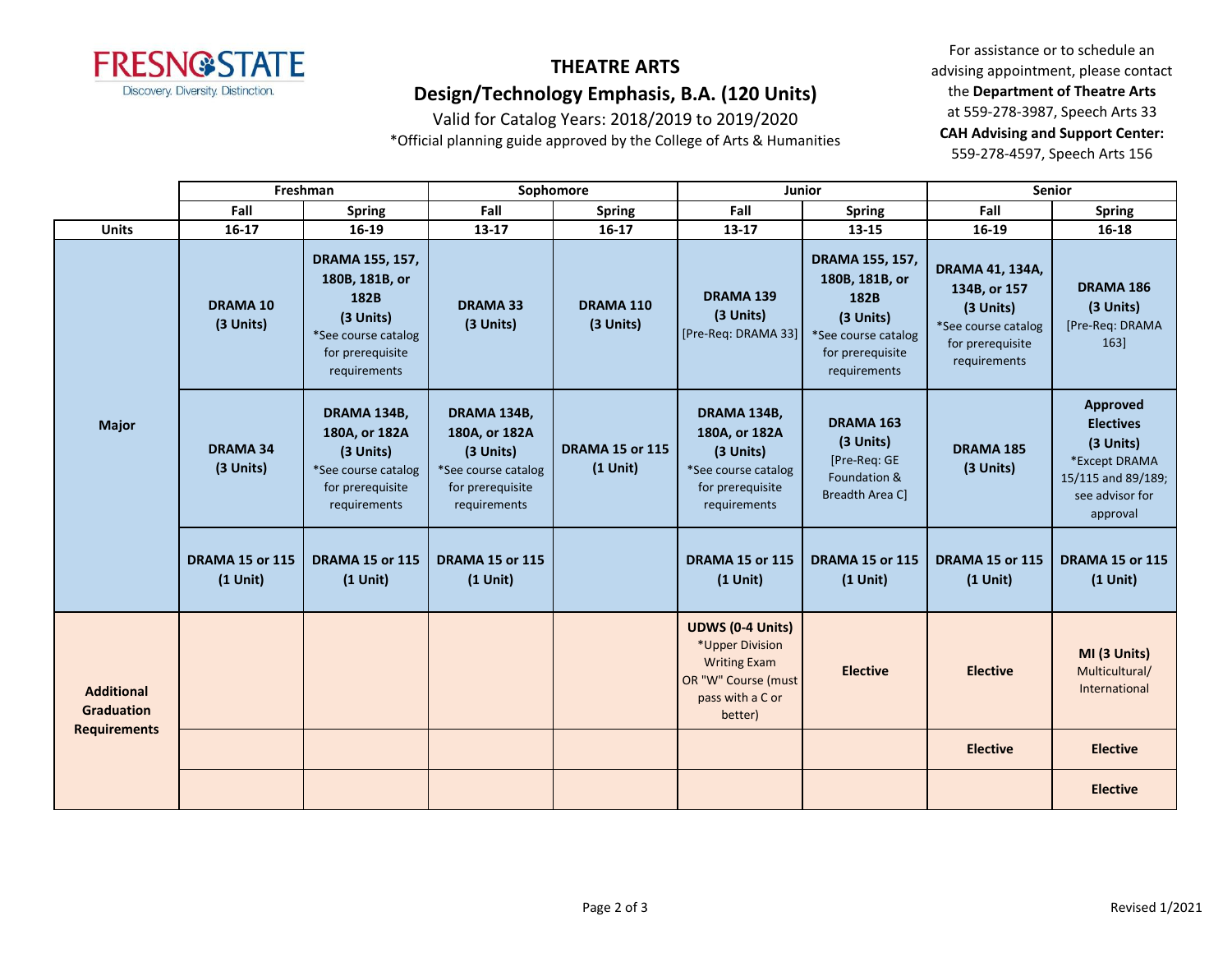

Valid for Catalog Years: 2018/2019 to 2019/2020

\*Official planning guide approved by the College of Arts & Humanities

For assistance or to schedule an advising appointment, please contact the **Department of Theatre Arts** at 559-278-3987, Speech Arts 33 **CAH Advising and Support Center:**  559-278-4597, Speech Arts 156

|              | Freshman |               | Sophomore     |               | Junior         |                 | <b>Senior</b> |               |
|--------------|----------|---------------|---------------|---------------|----------------|-----------------|---------------|---------------|
|              | Fall     | <b>Spring</b> | Fall          | <b>Spring</b> | - -<br>Fall    | <b>Spring</b>   | Fall          | <b>Spring</b> |
| <b>Units</b> | 16-17    | 16-19         | 12.1<br>13-T) | .<br>16-17    | 12.17<br>13-TV | 12. IE<br>כד-כד | 16-19         | 16-18         |

#### **FOOTNOTES:**

**Prerequisites/Corequisites:** Other restrictions may apply. Please see your course catalog for detailed prerequisite/corequisite requirements.

**Grade Requirements:** CR/NC grading is not permitted in the Theatre Arts major.

Electives (16 units): Units in this area may be used toward a double major or minor. Students must earn a minimum of 120 units total to graduate. The number of required elective units may vary, depending on the amount of units earned from major and GE courses.

Upper Division Writing Skills requirement (UDWS): All undergraduate students must demonstrate competency in writing skills by passing the Upper Division Writing Exam (UDWE) or by obtaining a C or better in an approved upper division writing course, identified by the letter "W."

Substitutions: If substitutions/exceptions/waivers are made for any major courses that also meet GE and/or the Multicultural/International graduation requirement, the student is responsible for completing additional courses to satisfy the respective areas (GE and/or MI). This also includes the upperdivision writing requirement.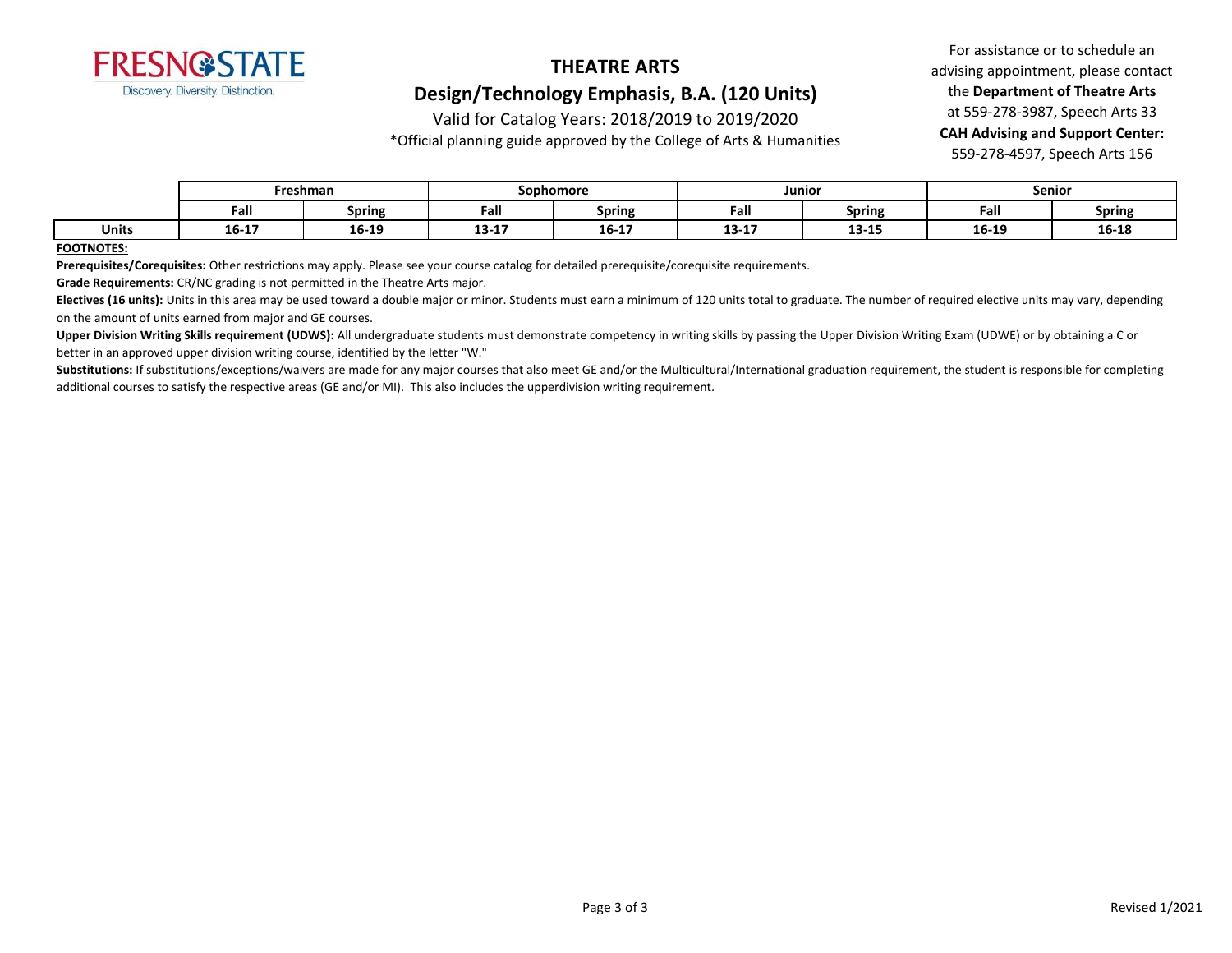

Valid for Catalog Years: 2007/2008 to 2017/2018

\*Official planning guide approved by the College of Arts & Humanities

|                             | Freshman                                                                             |                                                                | Sophomore                                                    |                                                                     | Junior                                                                            |                                                  | <b>Senior</b>                                                                 |                                                 |
|-----------------------------|--------------------------------------------------------------------------------------|----------------------------------------------------------------|--------------------------------------------------------------|---------------------------------------------------------------------|-----------------------------------------------------------------------------------|--------------------------------------------------|-------------------------------------------------------------------------------|-------------------------------------------------|
|                             | Fall                                                                                 | <b>Spring</b>                                                  | Fall                                                         | <b>Spring</b>                                                       | Fall                                                                              | <b>Spring</b>                                    | Fall                                                                          | Spring                                          |
| <b>Units</b>                | $16 - 17$                                                                            | 16-19                                                          | $13 - 17$                                                    | $16 - 17$                                                           | $13 - 17$                                                                         | 13-15                                            | 16-19                                                                         | 16-18                                           |
| General<br><b>Education</b> | <b>A1 (3 Units)</b><br><b>Oral Communication</b><br>*Must pass with a C<br>or better | <b>B2 (3-4 Units)</b><br>Life Sciences                         | <b>A3 (3 Units)</b><br><b>Critical Thinking</b><br>or better | $C1/C2$ (3-4 Units)<br>*Must pass with a C   Arts and Humanities    | <b>D3 (3 Units)</b><br><b>Social Science</b><br>*PSYCH 10 or<br>SOC 1 recommended | $IC$ (3-4 Units)<br><b>Arts &amp; Humanities</b> | <b>ID (3-4 Units)</b><br>Social, Political, &<br><b>Economic Institutions</b> | MI (3 Units)<br>Multicultural/<br>International |
|                             | <b>A2 (3 Units)</b><br>Written<br>Communication<br>*Must pass with a C<br>or better  | <b>C1 (3-4 Units)</b><br>Arts<br>*ARTH 10 or 11<br>recommended | <b>B1 (3-4 Units)</b><br><b>Physical Sciences</b>            | <b>D1 (3 Units)</b><br><b>American History</b>                      | IB (3 Units)<br><b>Physical Universe &amp;</b><br>Its Life Forms                  |                                                  |                                                                               |                                                 |
|                             | <b>B4 (3-4 Units)</b><br>Quantitative<br>Reasoning<br>*Must pass with a C            | C <sub>2</sub><br>$(3-4$ Units)<br><b>Humanities</b>           | <b>B3 (0-3 Units)</b><br>Lab                                 | D <sub>2</sub> (3 Units)<br>American<br>Government                  |                                                                                   |                                                  |                                                                               |                                                 |
|                             |                                                                                      |                                                                |                                                              | E1(3)<br>Lifelong<br><b>Understanding &amp; Self</b><br>Development |                                                                                   |                                                  |                                                                               |                                                 |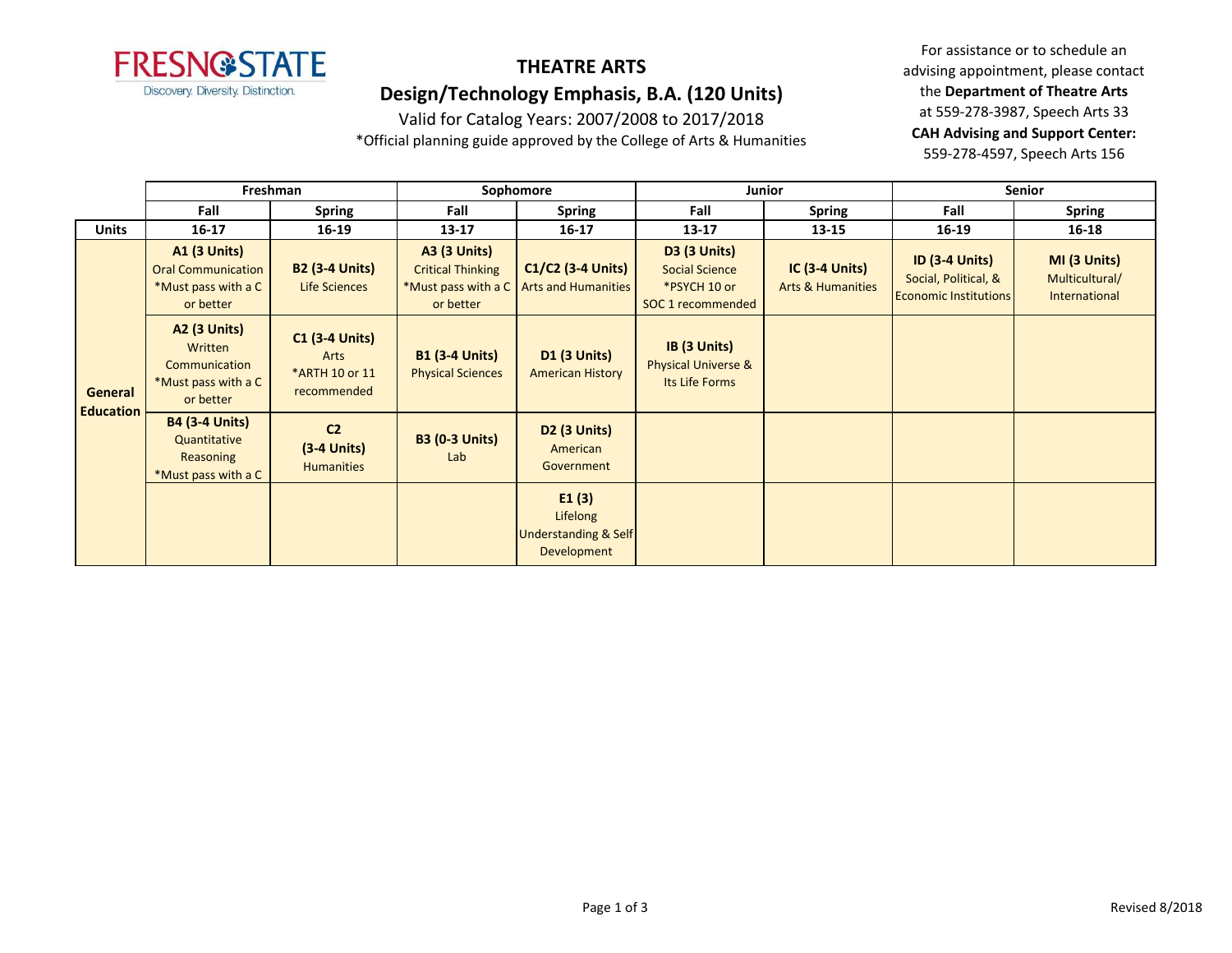

# **THEATRE ARTS**

**Design/Technology Emphasis, B.A. (120 Units)**

Valid for Catalog Years: 2007/2008 to 2017/2018

\*Official planning guide approved by the College of Arts & Humanities

|                  | Freshman                             |                                                                                                                | Sophomore                                                                                            |                                      | <b>Junior</b>                                                                                                           |                                                                                                                | <b>Senior</b>                                                                                                  |                                                                                                    |
|------------------|--------------------------------------|----------------------------------------------------------------------------------------------------------------|------------------------------------------------------------------------------------------------------|--------------------------------------|-------------------------------------------------------------------------------------------------------------------------|----------------------------------------------------------------------------------------------------------------|----------------------------------------------------------------------------------------------------------------|----------------------------------------------------------------------------------------------------|
|                  | Fall                                 | <b>Spring</b>                                                                                                  | Fall                                                                                                 | <b>Spring</b>                        | Fall                                                                                                                    | <b>Spring</b>                                                                                                  | Fall                                                                                                           | <b>Spring</b>                                                                                      |
| <b>Units</b>     | $16 - 17$                            | 16-19                                                                                                          | $13 - 17$                                                                                            | $16 - 17$                            | $13 - 17$                                                                                                               | 13-15                                                                                                          | 16-19                                                                                                          | 16-18                                                                                              |
|                  | <b>DRAMA 10 (3)</b><br>Units)        | DRAMA 155, 157,<br>180B, 181B, or<br>182B (3 Units)<br>*See course catalog<br>for prerequisite<br>requirements | <b>DRAMA 33 (3)</b><br>Units)                                                                        | DRAMA 110<br>(3 Units)               | DRAMA 139<br>(3 Units)<br>[Pre-Req: DRAMA 33]                                                                           | DRAMA 155, 157,<br>180B, 181B, or 182B<br>(3 Units)<br>*See course catalog<br>for prerequisite<br>requirements | <b>DRAMA 41, 134A,</b><br>134B, or 157<br>(3 Units)<br>*See course catalog<br>for prerequisite<br>requirements | DRAMA 186 (3 Units)<br>[Pre-Req: DRAMA 163]                                                        |
| <b>Major</b>     | <b>DRAMA 34</b><br>(3 Units)         | DRAMA 134B,<br>180A, or 182A (3<br>Units)<br>*See course catalog<br>for prerequisite<br>requirements           | DRAMA 134B,<br>180A, or 182A<br>(3 Units)<br>*See course catalog<br>for prerequisite<br>requirements | <b>DRAMA 15 or 115</b><br>$(1$ Unit) | DRAMA 134B,<br>180A, or 182A (3)<br>Units)<br>*See course catalog<br>for prerequisite<br>requirements                   | <b>DRAMA 163 (3</b><br>Units)<br>[Pre-Req: GE<br>Foundation &<br><b>Breadth Area Cl</b>                        | DRAMA 185<br>(3 Units)                                                                                         | Approved<br>Electives (3 Units)<br>*Except DRAMA 15/115<br>and 89/189; see advisor<br>for approval |
|                  | <b>DRAMA 15 or 115</b><br>$(1$ Unit) | <b>DRAMA 15 or 115</b><br>$(1$ Unit)                                                                           | <b>DRAMA 15 or 115</b><br>$(1$ Unit)                                                                 |                                      | <b>DRAMA 15 or 115</b><br>$(1$ Unit)                                                                                    | <b>DRAMA 15 or 115</b><br>$(1$ Unit)                                                                           | <b>DRAMA 15 or 115</b><br>$(1$ Unit)                                                                           | <b>DRAMA 15 or 115</b><br>$(1$ Unit)                                                               |
| <b>Electives</b> |                                      |                                                                                                                |                                                                                                      |                                      | <b>UDWS (0-4 Units)</b><br>*Upper Division<br><b>Writing Exam</b><br>OR "W" Course (must<br>pass with a C or<br>better) | <b>Elective</b>                                                                                                | <b>Elective</b>                                                                                                | <b>Elective</b>                                                                                    |
|                  |                                      |                                                                                                                |                                                                                                      |                                      |                                                                                                                         |                                                                                                                | <b>Elective</b>                                                                                                | <b>Elective</b>                                                                                    |